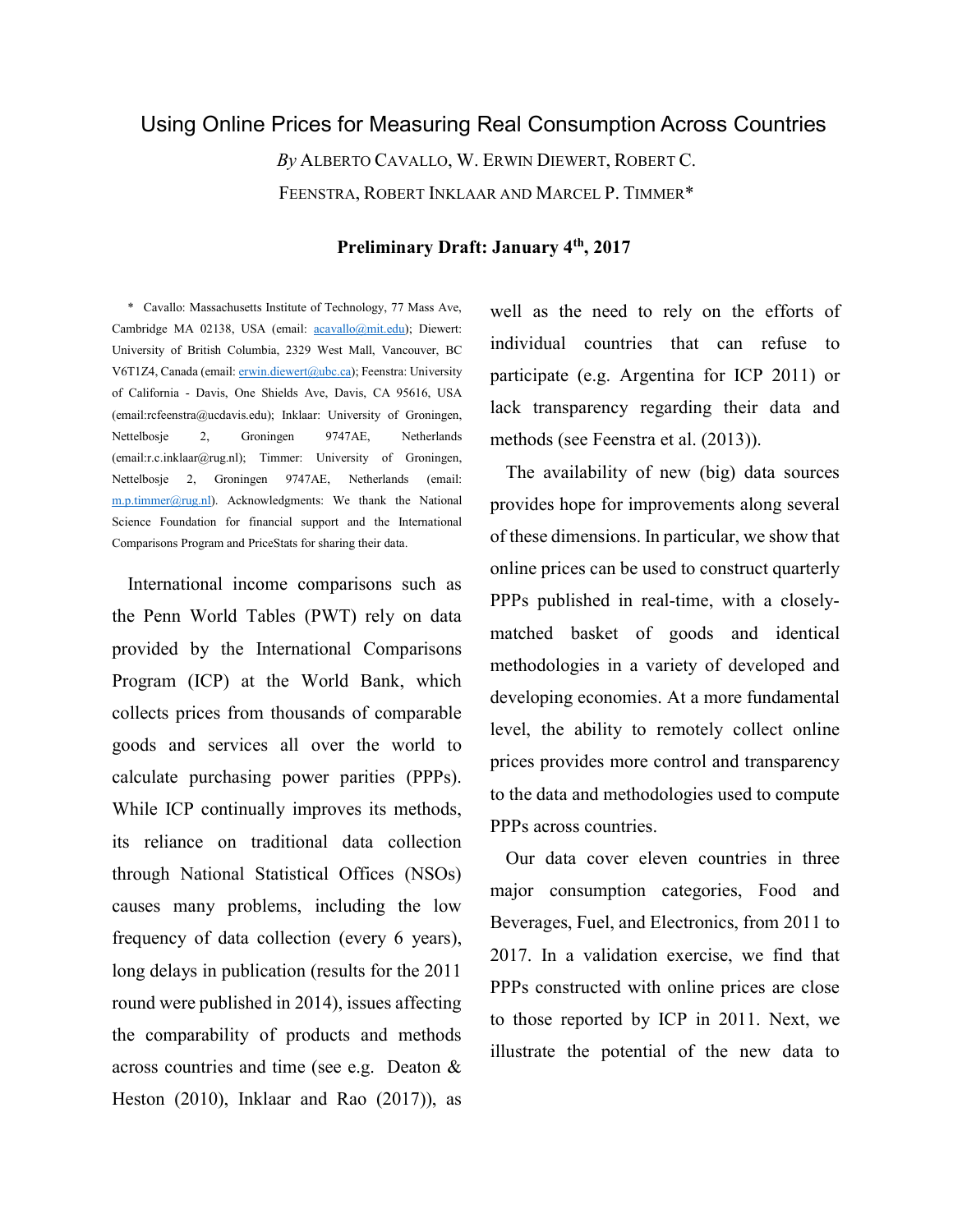provide real time estimates of real consumption across countries.

While promising, we also highlight many potential problems associated with the use of online prices for PPP calculations, including the missing variety problem, the lack of corresponding volumes and limited coverage of products and countries.

# I. Data and Methodology

We use micro data available at the Billion Prices Project (BPP) at MIT, including daily web-scraped prices from 2010 to 2017 for all products sold by some of the largest multichannel retailers in eleven countries: Argentina, Australia, Brazil, China, Canada, Netherlands, Germany, Japan, South Africa, the United Kingdom, and the United States.<sup>1</sup> These prices include taxes and exclude shipping costs. $2$ 

In constructing price comparisons across countries, one is confronted with the same problems that complicate CPI measurement, in particular the comparison of like-with-like. Product codes that are attached to the online

goods cannot be used because they tend to be retailer or county-specific. Moreover, identical products are seldom available across countries, except for global branded products. The latter constitute a relatively minor share of expenditures. To ensure sufficient coverage (so-called "representativity") local goods have to be grouped before matching is feasible.

To construct PPPs, we therefore mimic the procedures as followed in ICP 2011, starting with the creation of our own list of "items" (narrowly-defined product categories) to which individual products will be matched.<sup>3</sup> Our item list consists of 267 narrow definitions that cover all subsectors of the UN's COICOP classification system for Food, Fuel and Electronics.<sup>4</sup> These items were chosen to strike a balance between comparability and representativeness. We have a mix of narrowly-defined global products (e.g. "Decaf Ground Illy Coffee") and broader item definitions for unbranded products or local brands (e.g. "Basmati Rice" or "Decaf Ground Coffee, all other brands"). Our item definitions

<sup>1</sup> The data were collected by PriceStats, a private company associated with the BPP, which also matched the products for 9 of the 11 countries in our sample. Alberto Cavallo is a co-founder of both the BPP and PriceStats..

<sup>2</sup> For countries where the sales tax is not included in prices shown to customers online, we add a standard sales or VAR tax to scraped prices as follows: US Food 0.952%, Electronics 5.08%. Japan Food and Electronics 5% before 3/2014 and 8% afterwards; Germany Food "7% and Electronics 19%; Canada Electronics, Chocolates and Sodas

<sup>12%.</sup> The Canadian average is computed from state-level rates bweighted by state population

<sup>3</sup> See World Bank (2014) for a description of ICP methodologies, and World Bank (2013) for an extensive motivation of why these methods are applied.

<sup>4</sup> See https://unstats.un.org/unsd/cr/registry/regcst.asp?Cl=5. Our "Food and Beverages" sector corresponds to COICOP code 01, the "Fuel" sector is COICOP 07.2.2, and "Electronics" covers COICOP covdes 09.1.1 to 09.1.4.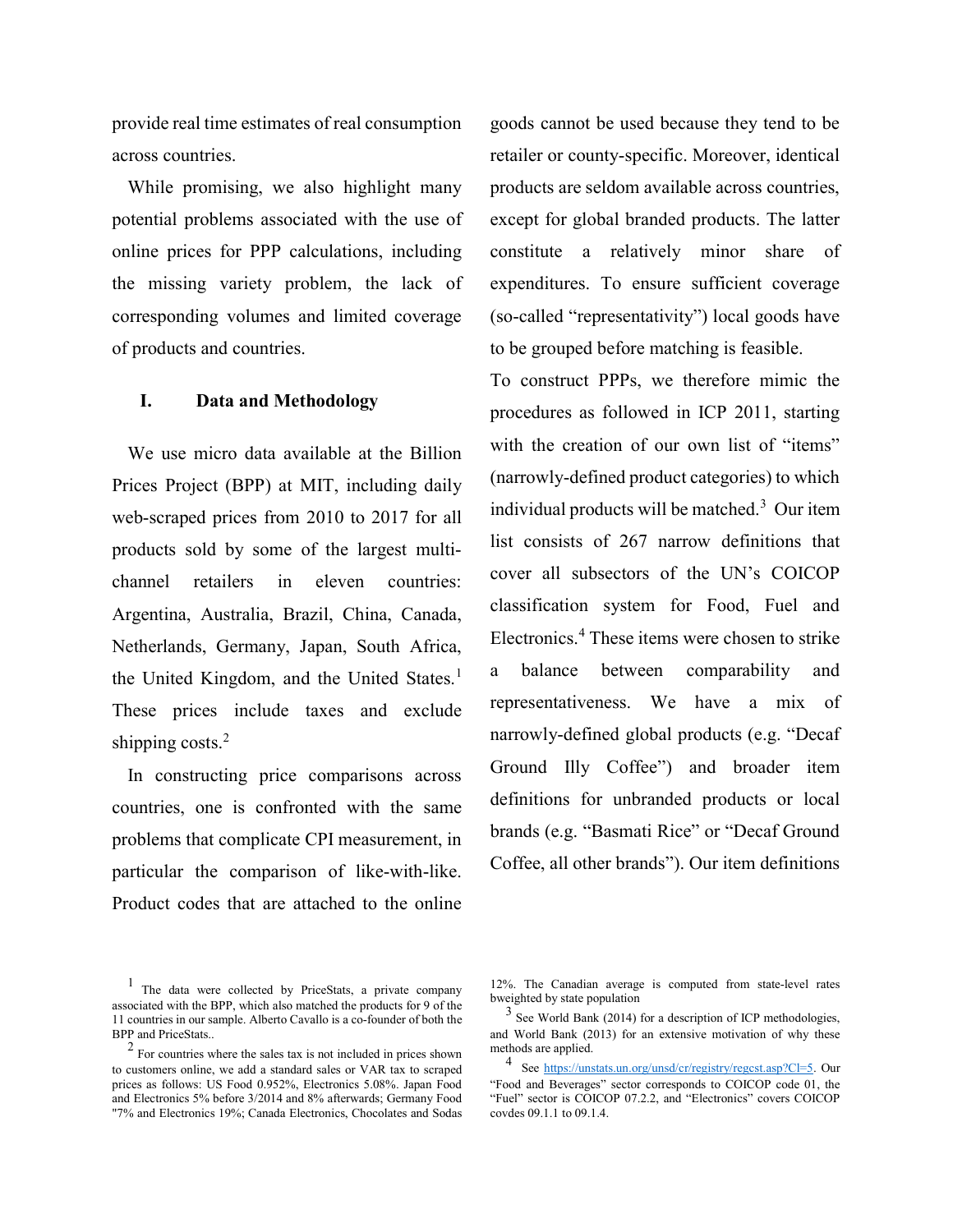tend to be more narrowly defined than those in ICP's 2011 list, particularly in electronics.<sup>5</sup>

The matching of individual products to each item definition is a complex process. The micro data contains detailed descriptions for millions of products. Searching this database, we find those products that best match the item descriptions in each country, and enter their package sizes so that we can calculate unit prices (e.g. price per gram).

A total of 99,028 individual products were matched, with a mean of 30 products per item in each country. Our coverage of expenditure improves considerably after 2012 because we concentrated our matching efforts in recent years, when the micro data becomes more abundant (see Appendix Figure 1).

Once the individual products are matched, we average all unit-price observations (across products and time) for each item, country, and quarter. This implicitly assigns more weight to those products that are available to consumers for a longer time. Average item prices are then aggregated to the level of a so-called "basic heading", such as 'Rice' or 'Coffee, Tea, and Cocoa'. Not all items within each basic heading are priced in every country, so we follow ICP and run a Country Product Dummy (CPD)

regression for every quarter and basic heading. We then use the expenditure data from ICP 2011 to obtain country-level PPPs using a multilateral GEKS methodology.<sup>6</sup> To facilitate the comparison across countries and samples, we compute price level indices (PLIs), dividing the PPPs by the country's nominal exchange rate with the US dollar. PLIs are unit-free and reflect whether prices are higher  $(> 1)$  or lower  $(< 1$ ) relative to the reference country.

# II. Comparison to ICP

We compare our PLIs with those of ICP for 2011, the last year for which there is ICP data.

In principle, there are many reasons to expect differences. First, our prices are collected online for large branded retailers selling in mostly urban locations, while ICP data is collected in physical stores in many kinds of retailers and geographical locations. Second, online prices are collected every day, while ICP prices are obtained once (or a few times) per year. Temporal aggregation obscures the comparison because PPPs can vary significantly within a year (particularly in high inflation countries). Third, there are methodological details in ICP that we cannot

<sup>5</sup> See Table A2 in the Appendix for more examples and some item counts by basic heading.

<sup>6</sup> As Argentina did not participate in ICP 2011, we use the expenditure information from ICP 2005. Expenditure information at

this detailed level (for example on 'potatoes' or on 'beef and veal') is not readily available for all countries in published national accounts, so we assume a constant expenditure composition within our period.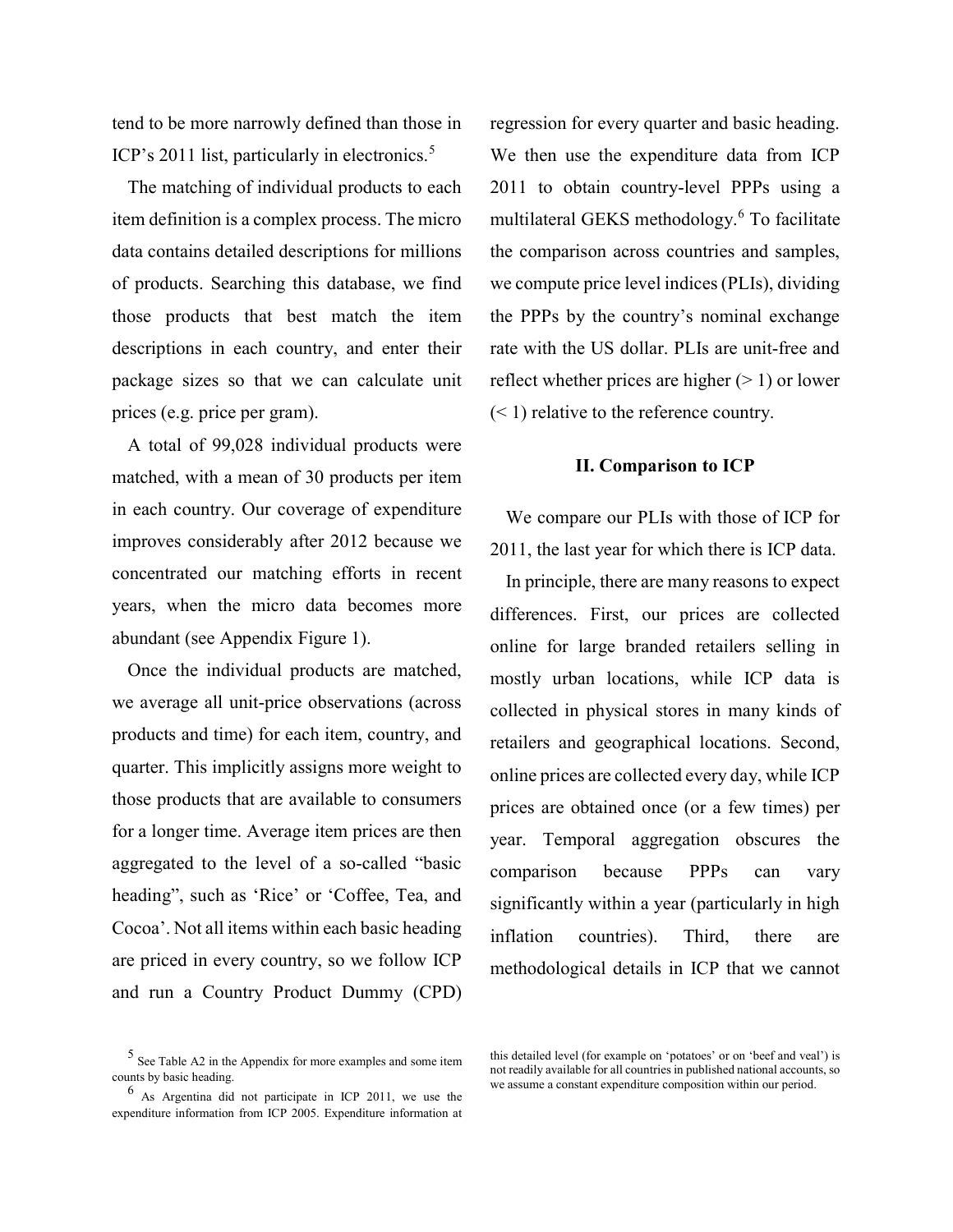replicate. This includes the use of an "importance" weight for each item in the CPD regression, as quantity weights are not available at a detailed item level but only at the basic heading level.

 Despite these differences, Figure 1 shows that PLIs computed with online data align well with those calculated from ICP data ( $US = 1$ ). These are results for grouped items within Food, Fuel and Electronics, using basic heading expenditure weights (see Appendix Figure 1 for comparisons at basic heading level). The PLIs are closest for fuel, where the item definitions are identical across ICP and BPP. In Food and Electronics there is more dispersion but no evidence of PLIs being consistently higher or lower with online data.



FIGURE 1. BPP VS ICP PRICE LEVEL INDEXES - 2011

Note: Comparison of the ICP 2011 and BPP bilateral Fisher indices at the sector level for each country. 45-degree line in black, linear fit line in gray. All axes on log scale.

Multi-lateral PLIs for each country are compared in Table 1. On average, online and ICP PLIs for 2011 differ by 15% in absolute value across the eleven countries. In some cases, such as Australia, the results are nearly identical, while in others, such as Japan, the difference is as high as 28%. On average, the differences are much smaller in 2014, when our coverage of basic headings with online prices is nearly complete. This comparison is possible because some OECD countries publish PPPs every three years.

| TABLE 1- MULTILATERAL PRICE LEVEL |  |  |
|-----------------------------------|--|--|
| $IDEX (PLI=PPP/E), USA=1$         |  |  |

| 2011       |            | 2014       |            |
|------------|------------|------------|------------|
| <b>ICP</b> | <b>BPP</b> | OECD       | BPP        |
| <b>FFE</b> | <b>FFE</b> | <b>FFE</b> | <b>FFE</b> |
| n.a.       | 0.79       | n.a.       | 1.05       |
| 1.53       | 1.52       | 1.36       | 1.24       |
| 1.20       | 1.44       | n.a.       | 1.17       |
| 1.30       | 1.08       | 1.29       | 1.15       |
| 0.93       | 0.71       | n.a.       | 0.97       |
| 1.30       | 1.12       | 1.35       | 1.20       |
| 2.01       | 2.57       | 1.42       | 1.58       |
| 1.29       | 1.21       | 1.27       | 1.22       |
| 0.96       | 1.11       | n.a.       | 0.91       |
| 1.25       | 1.14       | 1.37       | 1.26       |
| 1.00       | 1.00       | 1.00       | 1.00       |
|            |            |            |            |
|            |            |            |            |
|            | 15%        |            |            |
|            | 17%        |            | 9%         |
|            |            | ---------  | ٠.<br>.    |

Notes: Multi-lateral GEKS PLIs covering all basic headings available in Food, Fuel, and Electronics. BPP numbers are yearly averages (from quarterly PLIs). Argentina refused to participate in ICP 2011 (See Cavallo (2013) for a discussion

Argentina's official price data during this period).

One of the main advantages of using online PPPs is the opportunity to provide timely estimates of real consumption across countries. The first column in Table 2 provides a crosscountry comparison of real household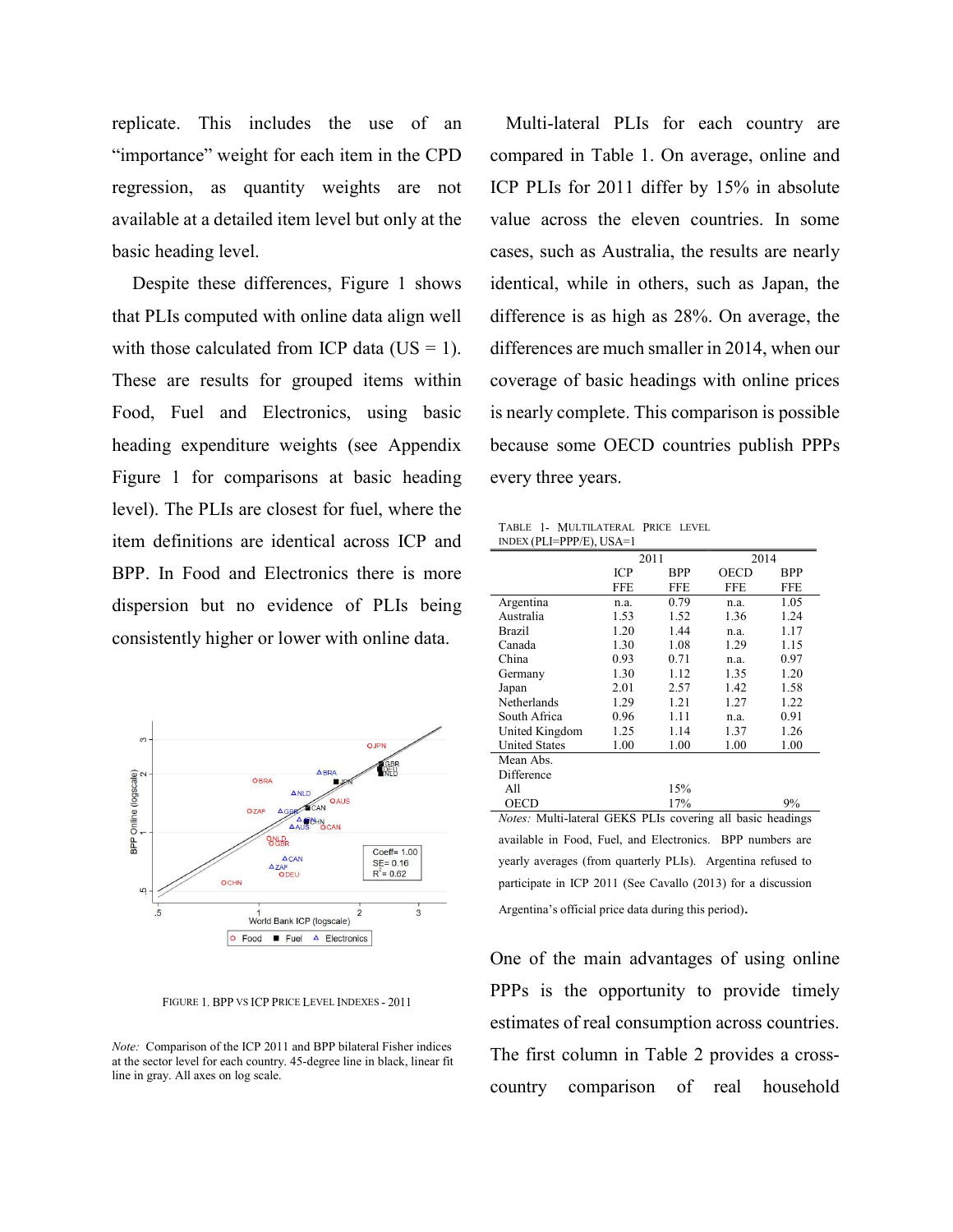consumption of food, fuel and electronics for 2017Q4 using our online PPPs.

TABLE 2 – REAL HOUSEHOLD CONSUMPTION PER CAPITA OF FOOD, FUEL AND ELECTRONICS BASED ON BPP PRICE DATA FOR 2017Q4  $(USA=1)$ 

|                      | Actual | Extrapolated |
|----------------------|--------|--------------|
| Argentina            | 0.41   | 0.70         |
| Australia            | 0.76   | 0.74         |
| <b>Brazil</b>        | 0.20   | 0.22         |
| Canada               | 0.61   | 0.89         |
| China                | 0.11   | 0.18         |
| Germany              | 0.60   | 0.76         |
| Japan                | 0.45   | 0.40         |
| Netherlands          | 0.57   | 0.70         |
| South Africa         | 0.18   | 0.20         |
| United Kingdom       | 0.72   | 0.76         |
| <b>United States</b> | 1.00   | 1.00         |

Sources: Total household consumption expenditure in local currency units, total population, the consumer price index and the exchange relative to the US dollar is taken from the OECD Main Economic Outlook, no. 102 (November 2017). For China, household consumption expenditure is from the UN National Accounts Official Country Data for 2015, extrapolated to 2017 using the growth of GDP at constant prices and the consumer inflation rate for 2016 and 2017 from the IMF World Economic Outlook of October 2017. The share of food, fuel and electronics in total household consumption is from ICP 2011.

Notes: 'Extrapolated' figures are based on the 2011 BPP price level index, extrapolated to 2017Q4 using the difference in (overall) consumer price inflation from 2011 to 2017Q4 between each country and the United States minus the change in the exchange rate. Estimates of for Argentina, Brazil, China and South Africa are for 2017 as a whole, rather than the fourth quarter of 2017. The 'Actual' figures are based on the BPP prices for 2017Q4.

Our approach has a major advantage above standard nowcasting procedures that rely on extrapolation of benchmark PPPs with relative CPI movements. The latter are prone to biases that distort the PLIs. In fact, one of the potential advantages to more frequent PPP online data is the ability to avoid extrapolation "surprises" in countries where CPI data and methods do not match well with the ICP comparisons

7 To control for persistent online-offline differences, ICP can periodically estimate an average difference and adjust local prices accordingly. See Cavallo (2017) for a discussion.

8 Some of this price dispersion could be explained by data collected from different retailers, as there is growing evidence that firms use

framework. Comparing column 2 (based on extrapolated 2011 PPPs) with column 1 reveals that these surprises can be large and occasionally more than 50 percent (as for China, Argentina and Canada).

## III. Limitations

While helpful, online data has many limitations. First, given that prices are mostly from large retailers with an online presence, the resulting PPPs may not be representative for national averages, especially in countries with a fragmented retail sector. Furthermore, the prices in websites of these retailers can be different from the prices found in their physical stores, where most retail transactions take place (at least for now). Cavallo (2017) shows these differences are small on average, but they can still affect relative price-level comparisons.<sup>7</sup>

 Second, most retailers that sell online tend to have a single price for all locations within a country. This seems at odds with existing ICP data that shows significant regional price dispersion (such as urban areas having higher prices of food, especially in poorer countries).<sup>8</sup> This lack of spatial price differences can be

uniform-pricing policies within countries. See DellaVigna & Gentzkow (2017) for the US, and Cavallo (2017) for some other countries.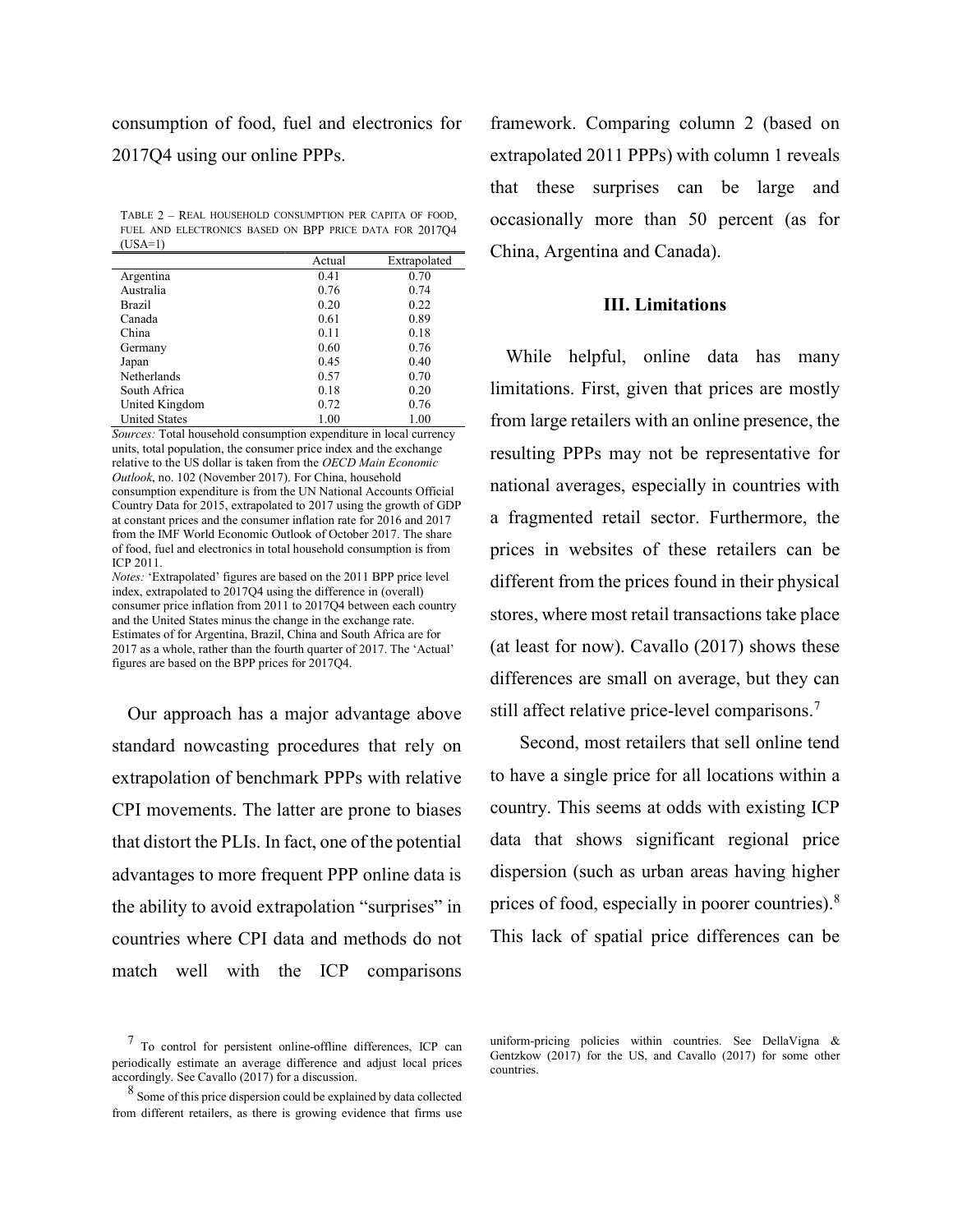resolved by scraping more localized retailers, whose online presence is improving over time.

Third, online data do not have expenditure weights for individual products, so it is hard to know which products are more important for the comparison. In ICP this is decided upon by the NSO data collectors, who arguably have better information to make the choice (although there is often little transparency on how this is done). While scanner or other expenditure data sources could potentially be used as a complement, the question of which matched individual products are more representative of actual consumption remains.<sup>9</sup>

Fourth, online data only cover a limited number of product categories. The three sectors included in this paper represent between 13% and 23% of the share of household consumption in these countries. While more categories with online prices can be potentially added, there are hard-to-compare areas of consumption that will remain a challenge such as housing, personal services or health services. Indeed, the challenges for cross-country price comparisons in these areas are at least as big as for over-time CPI measurement. While progress is being made, as more services are offered online, it is clear that online prices still need to be complemented with other data

sources when making comparisons of GDP across countries.

Lastly, online data is currently available in a small number of countries. We have matched data in only 11 countries out of approximately 60 for which the BPP has some data. While this can improve, our approach is not yet viable in many developing countries where there is little price data online.

## IV. Conclusions

We have shown that online prices can be used to enhance ICP data, dramatically improving the speed and transparency of PPPs compared with traditional data collection methods. We have also identified many challenges and limitations of online data.

We further note that the process of selecting ("matching') products across countries remains a challenge, even with "Big Data". Online prices can enlarge the universe of products from which comparable goods are chosen, and potentially improve the transparency and similarity in methods used across countries, but selecting individual goods continues to be a labor-intensive task that cannot be easily performed by machine-learning algorithms or other automated procedures.

<sup>9</sup> See Antoniades (2017).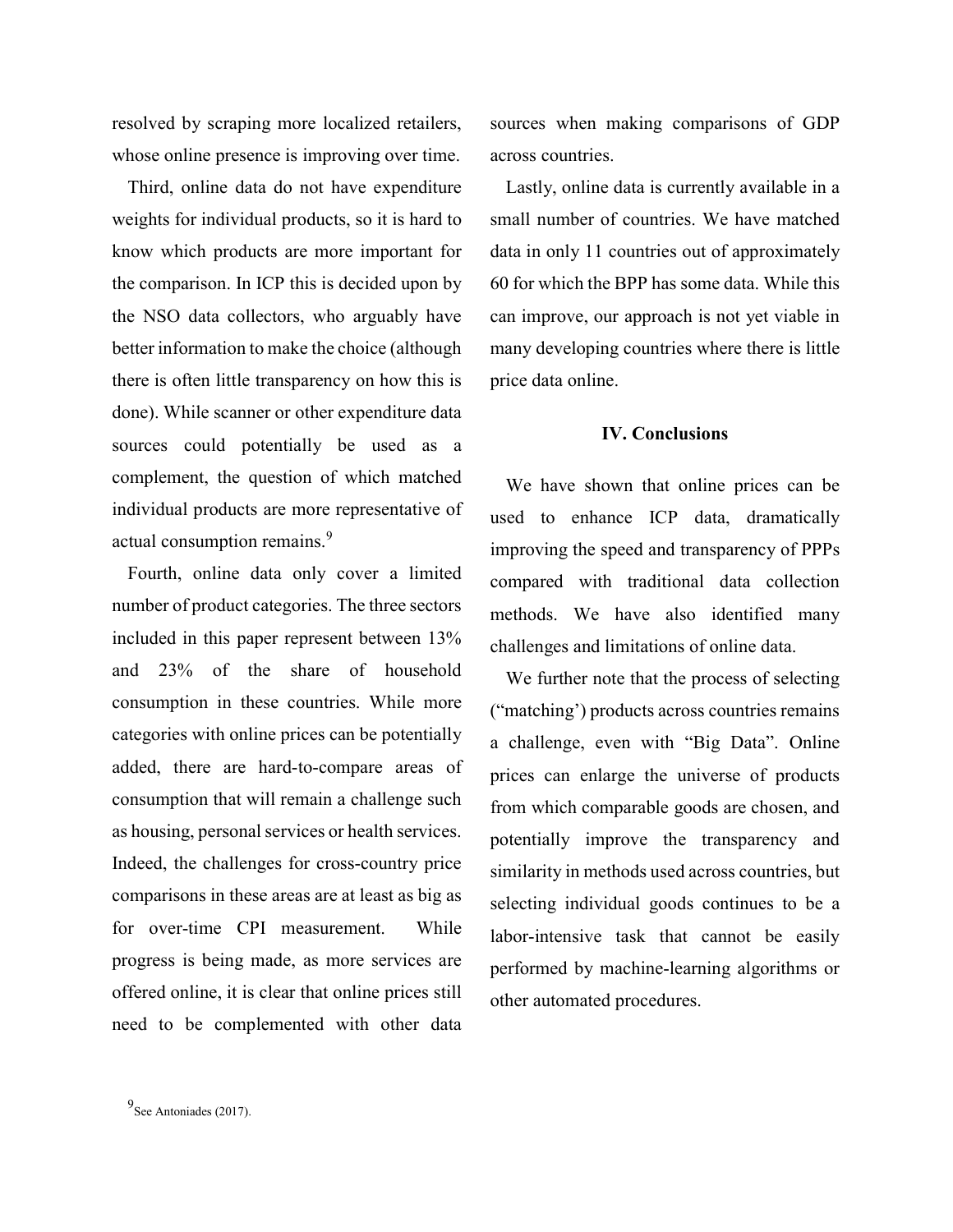Future work should address these issues, as well as explore other potential uses of online prices in the context of PPP measurement, such as the computations of standard errors for national average prices, the use of retailer dummies and other product characteristics in CPD regressions, and ways to address the problem of product varieties that are countryspecific.

# **REFERENCES**

- Antoniades, A. (2017), "Distribution as Expenditure" Working Paper, Georgetown University.
- Cavallo, A. (2013), "Online and official price indexes: measuring Argentina's inflation" Journal of Monetary Economics 60: 152– 165.
- Cavallo, A. (2017), "Are Online and Offline Prices Similar? Evidence from Multi-Channel Retailers" American Economic Review 107 (1), 283-303.
- Deaton, Angus and Alan Heston (2010), 'Understanding PPPs and PPP-based National Accounts' American Economic Journal: Macroeconomics, 2: 1–35.
- Feenstra, Robert C., Hong Ma, J. Peter Neary and D. S. Prasada Rao (2013) "Who Shrunk China? Puzzles in the Measurement of Real GDP" Economic Journal 123(573): 1100– 1129.
- Inklaar, Robert and D.S. Prasada Rao (2017). 'Cross-Country Income Levels over Time: Did the Developing World Suddenly Become Much Richer?' American Economic Journal: Macroeconomics 9(1): 265–290.
- World Bank (2013), Measuring the real size of the world economy. The framework, methodology, and results of the International Comparison Program-ICP, World Bank: Washington DC.
- World Bank (2014), Purchasing Power Parities and Real Expenditures of World Economies Summary of Results and Findings of the 2011 International Comparison Program World Bank: Washington DC.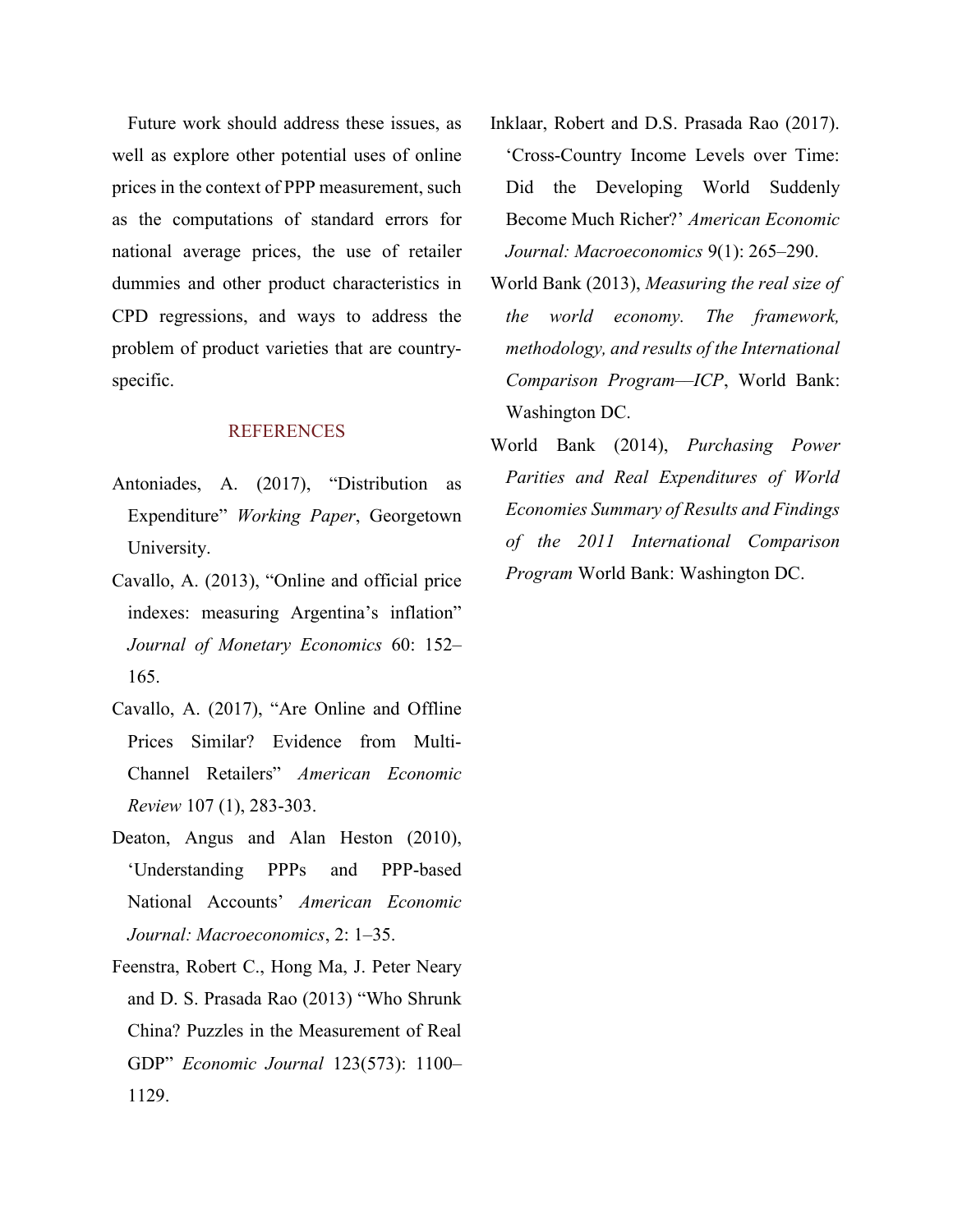# ONLINE APPENDIX

## I - Details on PPP methodology

To deal with the unbalanced nature of the panel, we follow ICP and run a Country Product Dummy (CPD) regression in every quarter and for every basic heading  $k$ :

$$
\log p_{ij}^k = \eta_i^k + \eta_j^k + \epsilon_{ij}^k \left( 1 \right)
$$

The price of item  $i$  in country  $j$  is 'explained' using item dummies  $\eta_i$  and country dummies  $\eta_j$ . The item dummies capture the international price of the item, while the exponent of each country dummy is the estimated PPP for that particular basic heading,  $P_{kj} = \exp(\eta_j^k)$ . The country dummy for the reference country (in our case the United States) is omitted, so  $P_{kUSA} = 1$ .

We use the expenditure data from ICP 2011 for further aggregation using a multilateral GEKS methodology.<sup>10</sup> Let  $s_{kj}$  be the expenditure share of basic heading  $k$  in total consumption, then we can define the Laspeyres index  $P_{jb}^L = \sum_k s_{kb} P_{kj} / P_{kb}$  using

expenditure shares in the reference country  $b$ , the Paasche index  $P_{jb}^P = (\sum_k s_{kj} P_{kb} / P_{kj})^{-1}$ using country  $j$  expenditure shares, and the Fisher index as the geometric mean:  $P_{jb}^F =$  $\left(P_{jb}^L \times P_{jb}^P\right)^2$ భ <sup>2</sup>. The Fisher index can be computed using any reference country and results differ depending on the choice of reference country, so the final step is to compute the reference-country independent GEKS PPP for all  $M$  countries:

$$
P_j^{GEKS} = \left(\prod\nolimits_b^M P_{1b}^F P_{bj}^F\right)^{\frac{1}{M}}
$$

PPPs are expressed as national currency per unit of the base country (in our case the US dollar). To ease interpretation across countries and samples, we also compute price level indices (PLIs), dividing the PPPs by the country's nominal exchange rate with the US dollar. PLIs are unit-free and reflect whether prices are higher (PLI  $> 1$ ) or lower (PLI  $< 1$ ) in each country relative to the reference country.

this detailed level, so expenditure on 'potatoes' or on 'beef and veal' is not readily available for all countries in published national accounts, so we assume a constant expenditure composition within our period.

<sup>10</sup> As Argentina did not participate in ICP 2011, we use the expenditure information from ICP 2005. Expenditure information at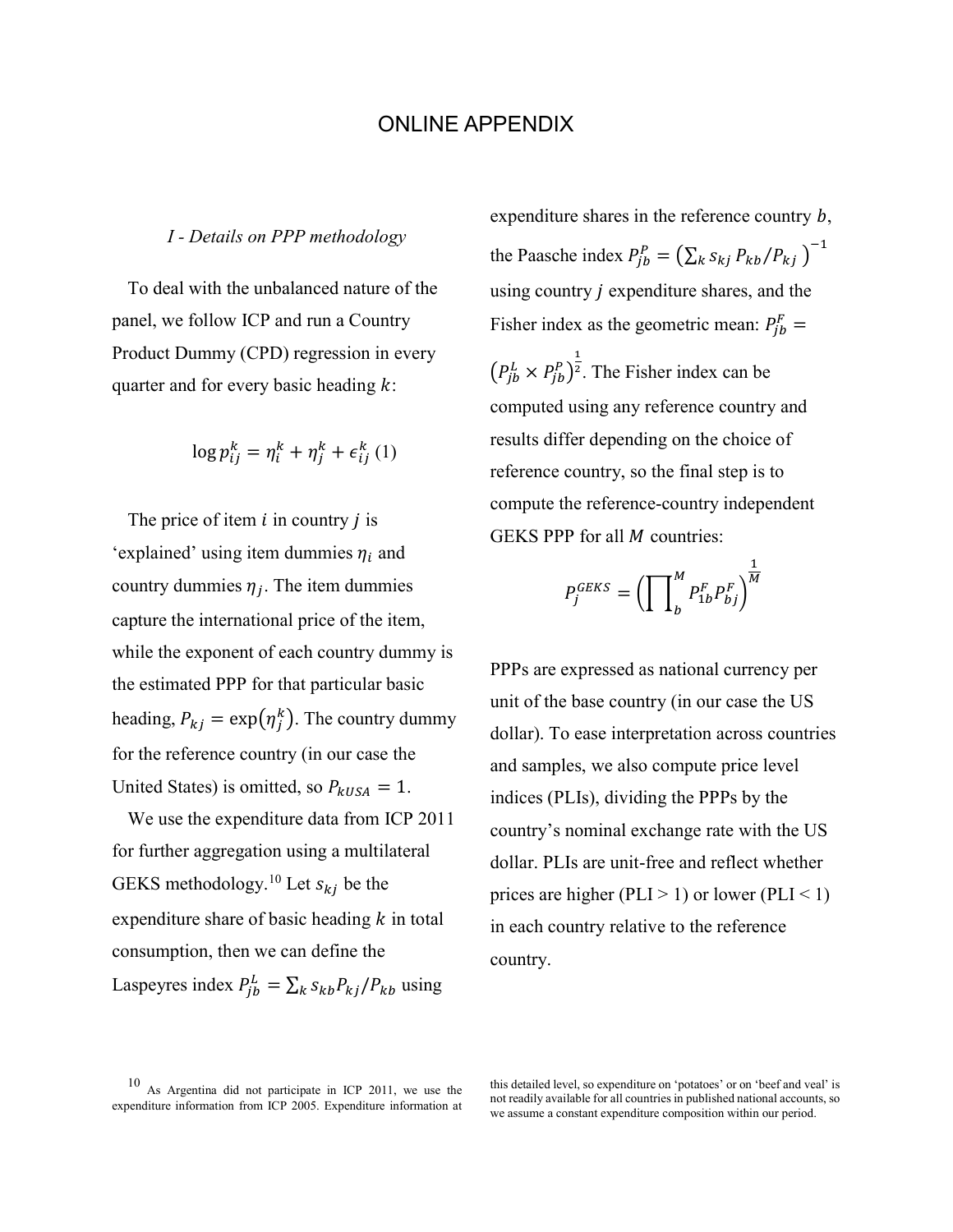# APPENDIX FIGURES AND TABLES

| For Food, Fuel, and Electronics* | BPP (2017) | ICP(2011)                         |
|----------------------------------|------------|-----------------------------------|
| Data collection                  | Daily      | Few times a year                  |
| Publication frequency            | Quarterly  | $\sim$ 6 years (3 years for OECD) |
| Number of items                  | 267        | 238                               |
| Products per item-country (mean) | 30         | 10-15 homogeneous**               |
|                                  |            | 70-100 heterogeneous              |
| Type of coverage                 | Goods      | Goods & Services                  |
| Locations                        | Urban      | Urban & Rural                     |
| Countries                        | 11         | 199                               |

TABLE A1 —DATA SOURCE COMPARISON

Notes: \*COICOP codes for Food and Beverages (01), Fuel (07.2.2), and Electronics (From 09.1.1 to 09.1.4) \*\*Estimates in World Bank (2013).

Source: Authors' calculations based on World Bank (2013)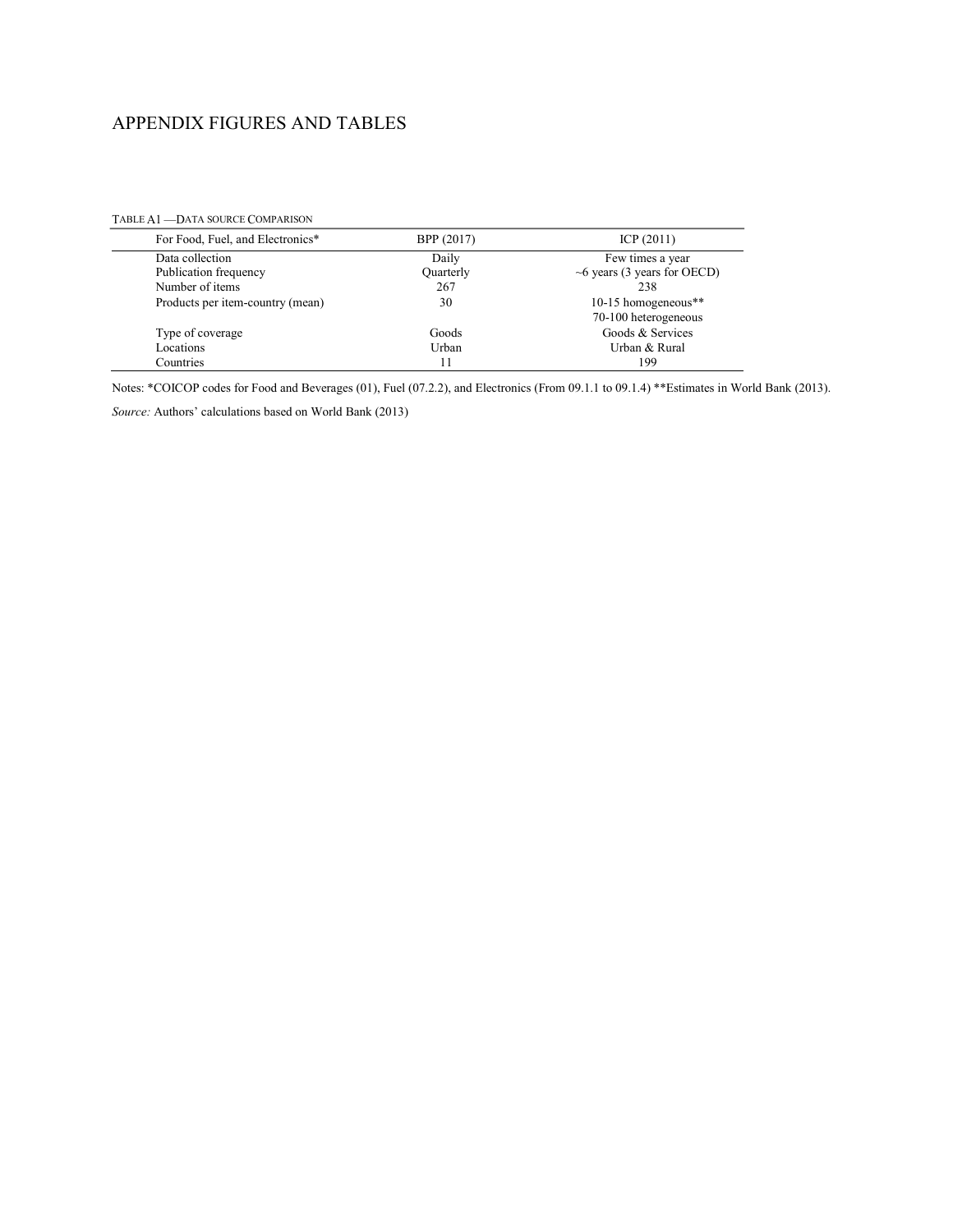#### TABLE A2—ITEM LIST EXAMPLES

| <b>Basic Heading</b>            | Number of Items |     | Item Definition Examples                                             |                                     |
|---------------------------------|-----------------|-----|----------------------------------------------------------------------|-------------------------------------|
|                                 | <b>BPP</b>      | ICP | <b>BPP</b>                                                           | <b>ICP</b>                          |
| Rice                            | 4               | 9   | White Rice, All Brands, Basmati                                      | Basmati Rice                        |
|                                 |                 |     | White Rice, All Brands, Long-grain                                   | Long-grain rice - Family Pack       |
| Other cereals,                  | 12              | 6   | All-purpose Flour, All Brands, Wheat                                 | Wheat flour, not self-rising        |
| flour and other                 |                 |     | All-purpose Flour, All Brands, All Other                             | Wheat flour, not self-rising        |
| products                        |                 |     | Cereal for Breakfast, Kellogg's, All Other                           | Cornflakes (Kellogg's)              |
| Pasta                           | 7               | 6   | Pasta, All Brands, Spaghetti                                         | Spaghetti                           |
|                                 |                 |     | Pasta, Barilla, Penne (including whole grain)                        | <b>Short Pasta</b>                  |
| Beef and Veal                   | 2               | 8   | Beef, All Brands, Tenderloin roast or steak                          | Beef, fillet                        |
|                                 |                 |     | Beef, All Brands, Ground                                             | 100% Beef, minced                   |
| Poultry                         | 1               | 6   | Chicken, All Brands, Breasts                                         | Chicken breast without skin         |
| Fresh, chilled or               | $\overline{2}$  | 13  | Shrimp, All Brands, Fresh Uncooked                                   | Whole Shrimps                       |
| frozen sea food<br>Preserved or | $\overline{4}$  | 5   | Shrimp, All Brands, Frozen Uncooked                                  | Shrimps<br>Canned Tuna without skin |
| processed fish                  |                 |     | Canned Tuna, All Brands, In Oil<br>Canned Tuna, All Brands, In water | Canned Tuna without skin            |
| and seafood                     |                 |     | Canned Tuna, All Brands, All Other                                   | Canned Tuna without skin            |
| Cheese                          | 7               | 6   | Cream Cheese, Philadelphia, Regular                                  | Cream Cheese                        |
|                                 |                 |     | Cream Cheese, Philadelphia, Fat free, low fat                        | Cream Cheese                        |
|                                 |                 |     | Cream Cheese, Philadelphia, All Other                                | Cream Cheese                        |
| Eggs and egg-                   | $\mathbf{1}$    | 2   | Eggs, All Brands, Chicken                                            | Large Size Chicken Eggs             |
| based products                  |                 |     | Eggs, All Brands, Chicken                                            | Medium Size Chicken Eggs            |
| Butter and                      | 3               | 3   | Butter, All Brands, Salted                                           | <b>Salted Butter</b>                |
| margarine                       |                 |     | Butter, All Brands, All Other                                        | Butter, unsalted                    |
| Other edible oils               | 6               | 6   | Olive Oil, All Brands, Extra Virgin                                  | Olive Oil                           |
| and fats                        |                 |     |                                                                      |                                     |
| Fresh or chilled                | 7               | 13  | Apples, All Brands, Red                                              | Apple, Red Delicious                |
| fruits                          |                 |     |                                                                      |                                     |
| Fresh or chilled                | 5               | 15  | Onions, All Brands, White, Yellow or Brown                           | Onion                               |
| vegetables                      |                 |     | Onions, All Brands, Red                                              | Onion                               |
| Food Products                   | 17              | 13  | Ketchup, Heinz, Regular                                              | Tomato Ketchup                      |
|                                 |                 |     | Ketchup, All Brands, Regular                                         | Tomato Ketchup                      |
|                                 |                 |     | Ketchup, All Brands, All Other                                       | Tomato Ketchup                      |
|                                 |                 |     | Ketchup, All Brands, Reduced Sodium/Sugar                            | Tomato Ketchup                      |
| Coffee, Tea and                 | 16              | 7   | Chocolate Powder, Nesquick, Regular                                  | Cocoa Powder, Tin                   |
| Cocoa                           |                 |     | Chocolate Powder, Nesquick, All Other                                | Cocoa Powder, Tin                   |
|                                 |                 |     | Coffee, All Brands, Ground (Excluding decaf.)                        | Coffee Roasted 100% Arabica         |
|                                 |                 |     | Coffee, All Brands, Ground (Excluding decaf.)                        | Coffee Roasted 100% Robusta         |
|                                 |                 |     | Coffee, Illy, Ground (including decaf)                               | Instant Coffee, Nescafe Classic     |
| Mineral Waters,                 | 35              | 6   | Sodas, Coca Cola, Classic or Regular                                 | Coca-Cola/Pepsi, Large              |
| Soft drinks and                 |                 |     | Sodas, Pepsi, Classic or Regular                                     | Coca-Cola/Pepsi, Large              |
| vegetable Juices                |                 |     | Mineral Water, All Brands, Still                                     | Mineral Water                       |
|                                 |                 |     | Mineral Water, Evian                                                 | Mineral Water                       |
|                                 |                 |     | Mineral Water, Fiji                                                  | Mineral Water                       |
| Audio-visual,                   | 82              | 27  | Laptop, Apple, MacBook, 13 inch                                      | Apple MacBook laptop computer       |
| photographic and                |                 |     | Laptop, Acer, 14-16 inch                                             | Acer Aspire One netbook             |
| information                     |                 |     | Television, Phillips, LED 32"                                        | Phillips 3000 series LCD TV 32"     |
| processing                      |                 |     | Television, Samsung, LED 32"                                         | Samsung Series 5 LCD TV             |
| equipment                       |                 |     | Television, All Brands, LED 32"                                      | 32 Inches LCD Television            |
|                                 |                 |     | Television, LED, 40-43", LG                                          | LG LD Series LCD TV 42"             |
|                                 |                 |     | Camera Compact, Canon, 20-24mpx                                      | Digital Compact Camera              |
|                                 |                 |     | Camera Compact, Nikon, 20-24mpx                                      | Digital Compact Camera              |
|                                 |                 |     | Camera Compact, Sony, 20-24mpx                                       | Digital Compact Camera              |
| Fuels and                       | 4               | 5   | Petrol, All Brands, Low RON                                          | Petrol                              |
| lubricants for                  |                 |     | Petrol, All Brands, Medium RON                                       | Petrol, Super                       |
| personal transport<br>equipment |                 |     | Petrol, All Brands, High RON                                         | Petrol, Superplus                   |
|                                 |                 |     | Diesel                                                               | Diesel fuel                         |

Notes: Full product list for BPP available with published data.

Source: Authors' calculations based on BPP and ICP data.